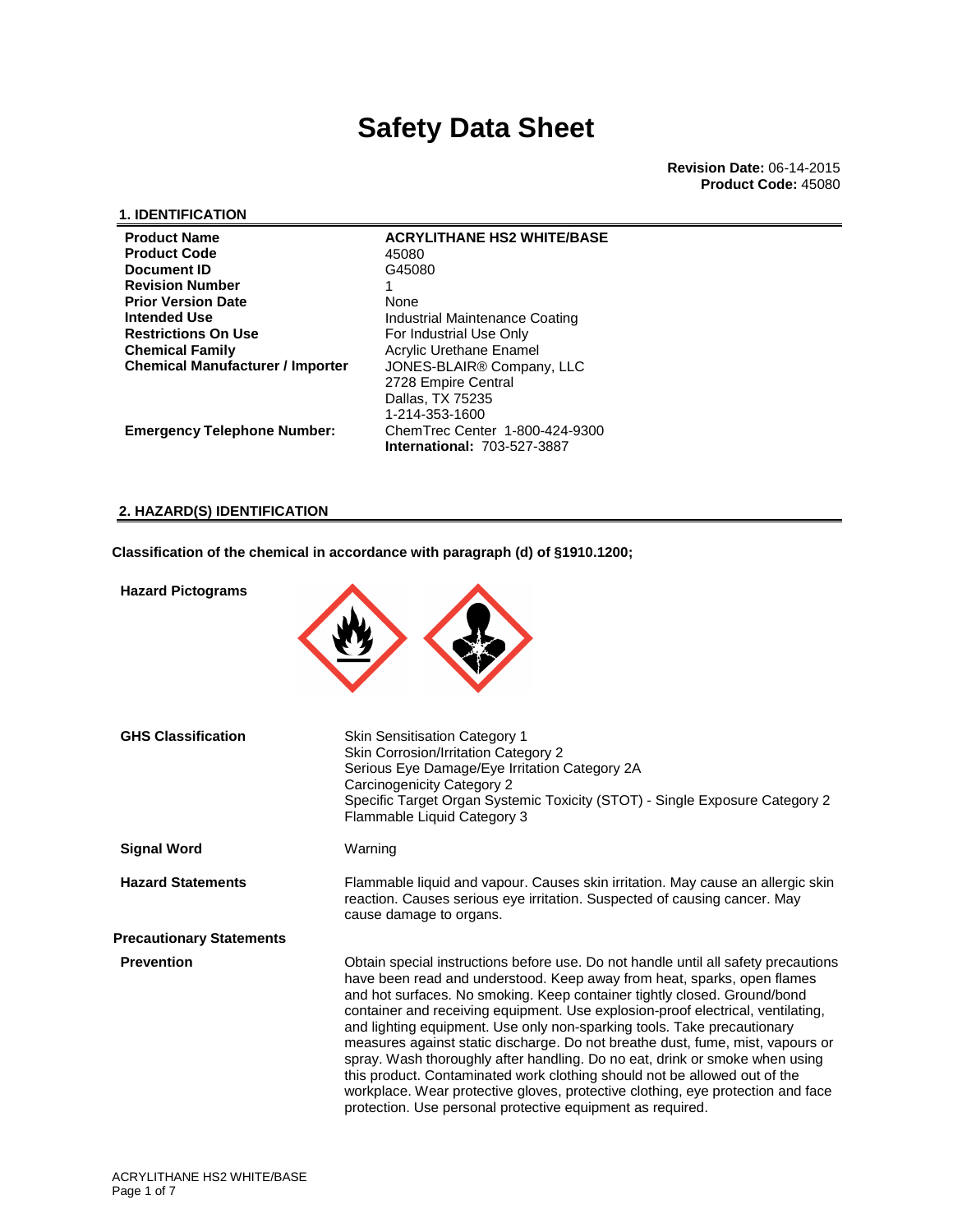#### **Revision Date:** 06-14-2015 **Product Code:** 45080

| <b>Response</b>                                          | IF ON SKIN (or hair): Remove/Take off immediately all contaminated clothing.<br>Rinse skin with water/shower. IF IN EYES: Rinse cautiously with water for<br>several minutes. Remove contact lenses, if present and easy to do. Continue<br>rinsing. IF exposed or concerned: Get medical attention. IF exposed or if you<br>feel unwell: Call a POISON CENTER or physician. If skin irritation or rash<br>occurs: Get medical attention. If eye irritation persists: Get medical attention.<br>Take off contaminated clothing and wash before reuse. In case of fire: Use<br>alcohol resistant foam, carbon dioxide, dry chemical, or water spray for<br>extinction. |
|----------------------------------------------------------|-----------------------------------------------------------------------------------------------------------------------------------------------------------------------------------------------------------------------------------------------------------------------------------------------------------------------------------------------------------------------------------------------------------------------------------------------------------------------------------------------------------------------------------------------------------------------------------------------------------------------------------------------------------------------|
| <b>Storage</b>                                           | Keep container tightly closed. Store in a well-ventilated place. Keep cool. Store<br>locked up.                                                                                                                                                                                                                                                                                                                                                                                                                                                                                                                                                                       |
| <b>Disposal</b>                                          | Dispose of contents and container in accordance with all local, regional,<br>national and international regulations.                                                                                                                                                                                                                                                                                                                                                                                                                                                                                                                                                  |
| <b>Hazards Not Otherwise</b><br><b>Classified (HNOC)</b> | Not applicable                                                                                                                                                                                                                                                                                                                                                                                                                                                                                                                                                                                                                                                        |

#### **Additional Information**

Not applicable

### **3. COMPOSITION/INFORMATION ON INGREDIENTS**

| <b>Chemical Component</b>                            | CAS#       | $\frac{9}{6}$ |  |
|------------------------------------------------------|------------|---------------|--|
| Titanium dioxide                                     | 13463-67-7 | $10 - 30$     |  |
| Ethyl 3-ethoxypropionate                             | 763-69-9   | $7 - 13$      |  |
| Methyl Amyl Ketone                                   | 110-43-0   | $3 - 7$       |  |
| n-Butyl acetate                                      | 123-86-4   | $3 - 7$       |  |
| Ethylene glycol monobutyl ether acetate              | 112-07-2   | $1 - 5$       |  |
| Aluminum oxide                                       | 1344-28-1  | $0.5 - 1.5$   |  |
| Light aromatic solvent naphtha                       | 64742-95-6 | $0.5 - 1.5$   |  |
| Bis(1,2,2,6,6-pentamethyl-4-piperidyl)<br>sebacate   | 41556-26-7 | $0.1 - 1$     |  |
| methyl 1,2,2,6,6-pentamethyl-4-piperidyl<br>sebacate | 82919-37-7 | $0.1 - 1$     |  |

**The specific chemical identity and/or exact percentage (concentration) of composition has been withheld as a trade secret.** 

#### **4. FIRST-AID MEASURES**

| <b>Inhalation</b>                                   | Remove to fresh air. If breathing is difficult, have a trained individual administer<br>oxygen.                                                                                                                                                                                                                                   |  |  |  |
|-----------------------------------------------------|-----------------------------------------------------------------------------------------------------------------------------------------------------------------------------------------------------------------------------------------------------------------------------------------------------------------------------------|--|--|--|
| <b>Eye Contact</b>                                  | In case of contact, immediately flush eyes with plenty of water for at least 15 minutes.<br>Get medical attention immediately. Immediately flush with plenty of water. After initial<br>flushing, remove any contact lenses and continue flushing for at least 15 minutes.<br>Have eyes examined and tested by medical personnel. |  |  |  |
| <b>Skin Contact</b>                                 | Wash with soap and water. Remove contaminated clothing and launder. Get medical<br>attention if irritation develops or persists.                                                                                                                                                                                                  |  |  |  |
| Ingestion                                           | If swallowed, do not induce vomiting. Get medical attention immediately. Induce<br>vomiting as a last measure. Induced vomiting may lead to aspiration of the material<br>into the lungs potentially causing chemical pneumonitis that may be fatal.                                                                              |  |  |  |
| <b>Most Important Acute Symptoms</b><br>and Effects | Not Available                                                                                                                                                                                                                                                                                                                     |  |  |  |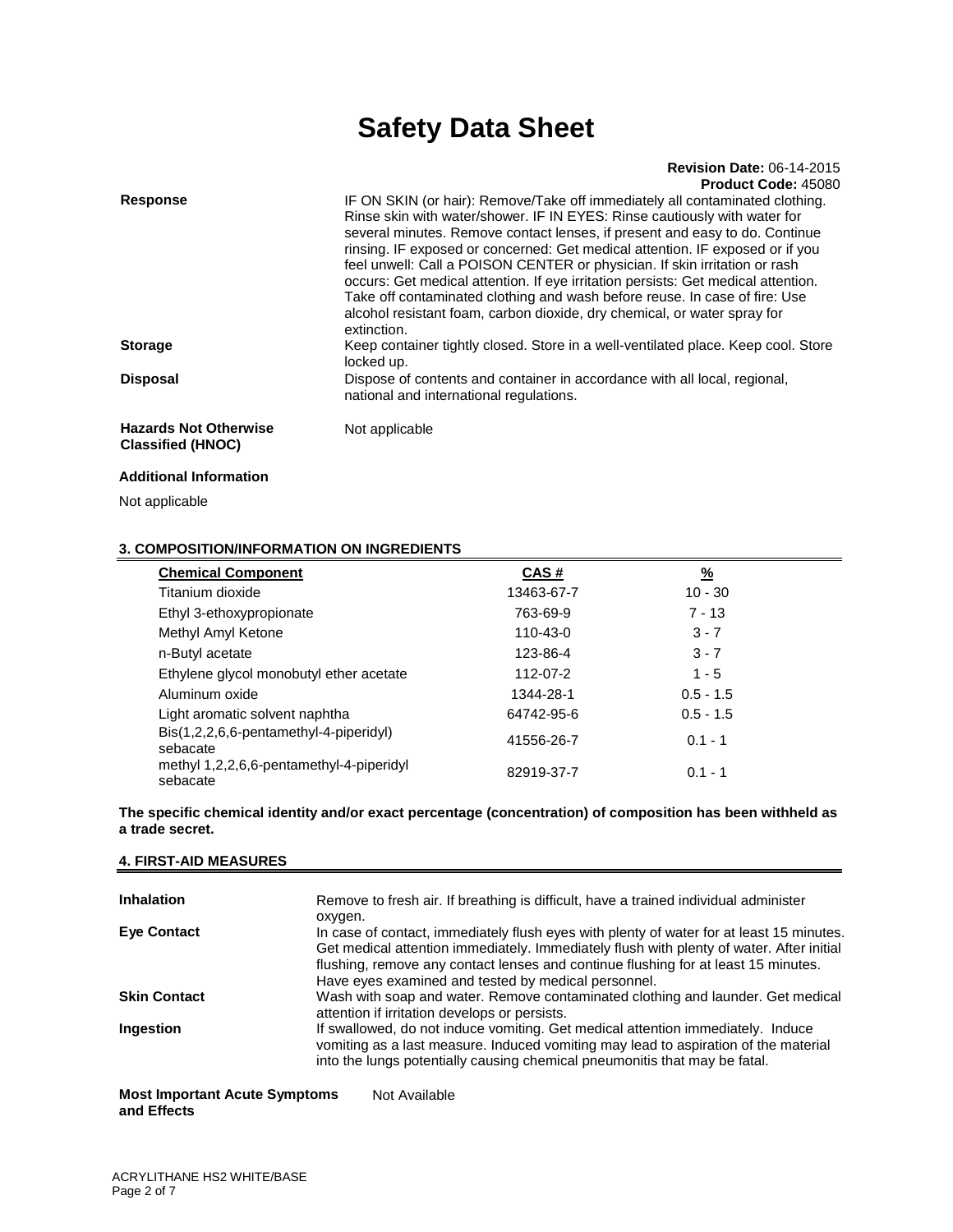| <b>Most Important Delayed Symptoms</b><br>and Effects                                                                   | Not Available                                                                                                                                                                                                                                                                                                                                                                                                                                                                                                                                                                                                                                                                                                           |
|-------------------------------------------------------------------------------------------------------------------------|-------------------------------------------------------------------------------------------------------------------------------------------------------------------------------------------------------------------------------------------------------------------------------------------------------------------------------------------------------------------------------------------------------------------------------------------------------------------------------------------------------------------------------------------------------------------------------------------------------------------------------------------------------------------------------------------------------------------------|
| Special treatment needed:                                                                                               | No additional first aid information available                                                                                                                                                                                                                                                                                                                                                                                                                                                                                                                                                                                                                                                                           |
| <b>5. FIRE-FIGHTING MEASURES</b>                                                                                        |                                                                                                                                                                                                                                                                                                                                                                                                                                                                                                                                                                                                                                                                                                                         |
| <b>Suitable Extinguishing Media</b>                                                                                     | Use alcohol resistant foam, carbon dioxide, or dry chemical<br>extinguishing agents. Water spray or fog may also be effective for<br>extinguishing if swept across the base of the fire. Water can also be<br>used to absorb heat and minimize fire damage.                                                                                                                                                                                                                                                                                                                                                                                                                                                             |
| <b>Unsuitable Extinguishing Media</b><br><b>Fire and/or Explosion Hazards</b>                                           | No data available<br>Vapors may be ignited by sparks, flames or other sources of ignition if<br>material is above the flash point giving rise to a fire (Class B). Vapors<br>are heavier than air and may travel to a source of ignition and flash<br>back. Container may explode in heat of fire.                                                                                                                                                                                                                                                                                                                                                                                                                      |
| <b>Hazardous Combustion Products</b><br><b>Special Protective Equipment and</b><br><b>Precautions for Fire-Fighters</b> | Carbon dioxide, Carbon monoxide, Toxic fumes, Toxic gases<br>Do not enter fire area without proper protection including self-contained<br>breathing apparatus and full protective equipment. Fight fire from a safe<br>distance and a protected location due to the potential of hazardous<br>vapors and decomposition products. Do not enter fire area without<br>proper protection including self-contained breathing apparatus and full<br>protective equipment. Fight fire from a safe distance and a protected<br>location due to the potential of hazardous vapors and decomposition<br>products.<br>Flammable component(s) of this material may be lighter than water and<br>burn while floating on the surface. |
| <b>6. ACCIDENTAL RELEASE MEASURES</b>                                                                                   |                                                                                                                                                                                                                                                                                                                                                                                                                                                                                                                                                                                                                                                                                                                         |
| <b>Personal Precautions, Protective</b><br><b>Equipment and Emergency Procedures</b>                                    | Exposure to the spilled material may be irritating or harmful. Follow<br>personal protective equipment recommendations found in Section VIII<br>of this SDS. Additional precautions may be necessary based on special<br>circumstances created by the spill including the material spilled, the                                                                                                                                                                                                                                                                                                                                                                                                                         |
| <b>Methods and Material for Containment</b><br>and Cleaning Up                                                          | quantity of the spill, the area in which the spill occurred. Also consider<br>the expertise of employees in the area responding to the spill.<br>Prevent the spread of any spill to minimize harm to human health and<br>the environment if safe to do so. Dike with suitable absorbent material.<br>Gather and store in a sealed container pending disposal. Shut off<br>ignition sources; including electrical equipment and flames. Do not allow                                                                                                                                                                                                                                                                     |
|                                                                                                                         | smoking in the area.                                                                                                                                                                                                                                                                                                                                                                                                                                                                                                                                                                                                                                                                                                    |
| <b>7. HANDLING AND STORAGE</b>                                                                                          |                                                                                                                                                                                                                                                                                                                                                                                                                                                                                                                                                                                                                                                                                                                         |
| <b>Precautions for Safe Handling</b>                                                                                    | Harmful or irritating material. Avoid contacting and avoid breathing the<br>material. Use only in a well ventilated area. As with all chemicals, good<br>industrial hygiene practices should be followed when handling this<br>material. Wash thoroughly after handling. Do not get in eyes, on skin<br>and clothing. Ground and bond containers when transferring material.<br>Use spark-proof tools and explosion-proof equipment. "Empty"<br>containers retain product residue (liquid and/or vapor) and can be                                                                                                                                                                                                      |
| <b>Conditions for Safe Storage</b>                                                                                      | dangerous. Remove contaminated clothing and wash before reuse.<br>Store in a cool dry place. Keep container(s) closed. Keep away from                                                                                                                                                                                                                                                                                                                                                                                                                                                                                                                                                                                   |
| <b>Materials to Avoid/Chemical</b><br>Incompatibility                                                                   | sources of ignition.<br>Oxidizing agents, Caustics (bases, alkalis), Acids, Chlorinated<br>compounds, Ethylene oxide                                                                                                                                                                                                                                                                                                                                                                                                                                                                                                                                                                                                    |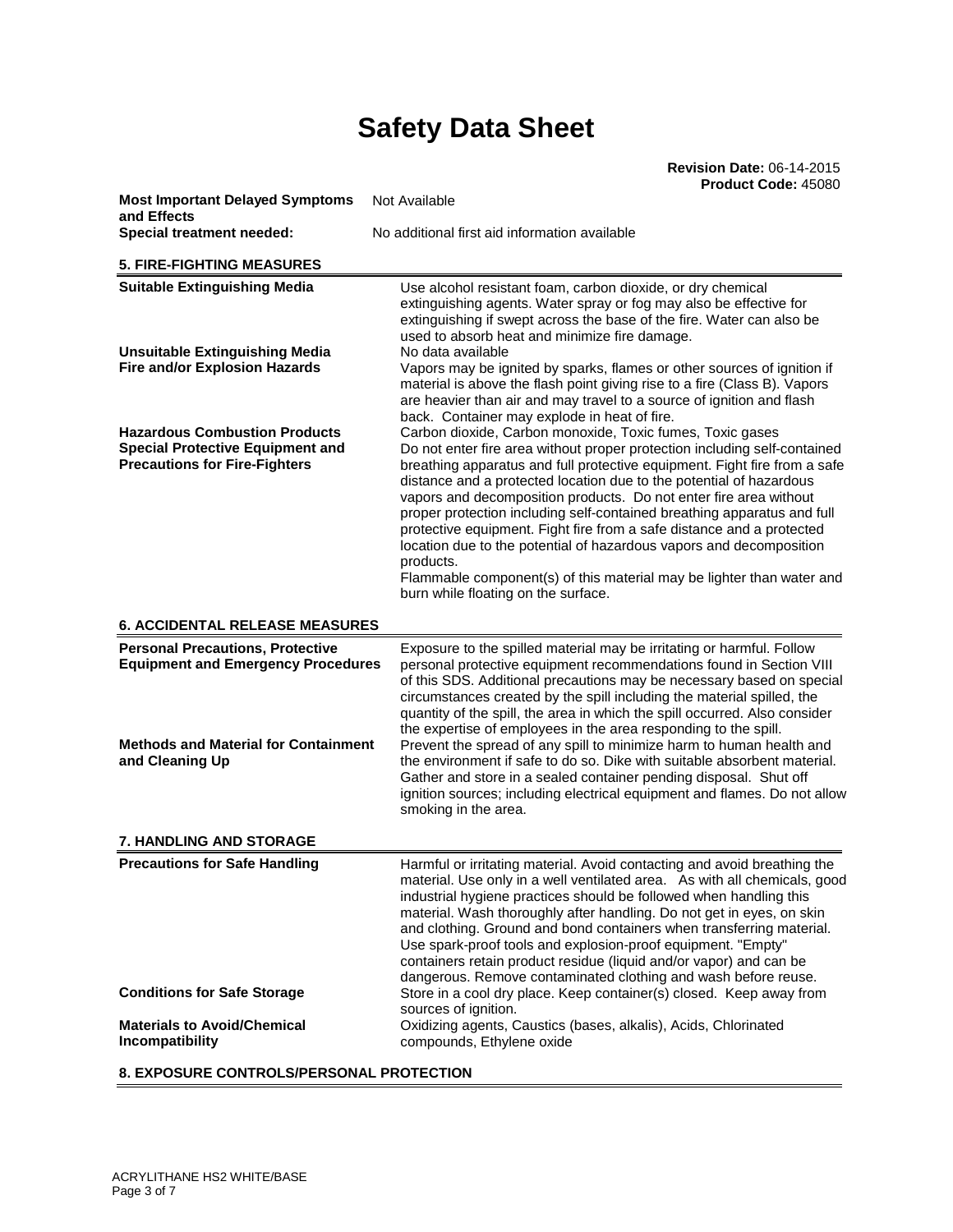#### **Exposure Limits**

| <b>Chemical Component</b>                  | <b>OSHA PEL</b>                                                    | <b>ACGIH TLV-TWA</b>                      | <b>ACGIH STEL</b>                           |
|--------------------------------------------|--------------------------------------------------------------------|-------------------------------------------|---------------------------------------------|
| Titanium dioxide                           | 15 mg/m <sup>3</sup> TWA (total<br>dust)                           | 10 $mg/m3 TWA$                            |                                             |
| Methyl Amyl Ketone                         | 100ppm; 465mg/m <sup>3</sup><br>(TWA)                              | 50ppm; 233mg/m <sup>3</sup><br><b>TWA</b> |                                             |
| n-Butyl acetate                            | 150 ppm TWA; 710<br>mg/m <sup>3</sup> TWA                          | 150 ppm TWA; 713<br>mg/m3 TWA             | 200 ppm STEL; 950<br>mg/m <sup>3</sup> STEL |
| Ethylene glycol monobutyl ether<br>acetate |                                                                    | 20ppm TWA                                 |                                             |
| Aluminum oxide                             | 15 mg/m3 TWA (total<br>dust); 5 mg/m3 TWA<br>(respirable fraction) | 10 mg/m <sup>3</sup> TWA                  |                                             |

| Appropriate                   | Use local exhaust ventilation or other engineering controls to minimize exposure.                                                                                                                                                                                                                                                                                |
|-------------------------------|------------------------------------------------------------------------------------------------------------------------------------------------------------------------------------------------------------------------------------------------------------------------------------------------------------------------------------------------------------------|
| <b>Engineering Controls</b>   | Engineering controls must be designed to meet the OSHA chemical specific standard in<br>29 CFR 1910. Explosion proof exhaust ventilation should be used.                                                                                                                                                                                                         |
| <b>Respiratory Protection</b> | General or local exhaust ventilation is the preferred means of protection. In cases where<br>ventilation is inadequate, respiratory protection may be required to avoid overexposure.<br>Follow respirator manufacturer's directions for respirator use.                                                                                                         |
| <b>Eye Protection</b>         | Wear safety glasses with side shields when handling this product. Wear additional eye<br>protection such as chemical splash goggles and/or face shield when the possibility exists<br>for eye contact with splashing or spraying liquid, or airborne material. Have an eye wash<br>station available.                                                            |
| <b>Skin Protection</b>        | Where use can result in skin contact, practice good personal hygiene. Wash hands and<br>other exposed areas with mild soap and water before eating, drinking, and when leaving<br>work. Clothing suitable to prevent skin contact.                                                                                                                               |
| <b>General Hygiene</b>        | As with all chemicals, good industrial hygiene practices should be followed when                                                                                                                                                                                                                                                                                 |
| <b>Conditions</b>             | handling this material. Wash thoroughly after handling. Do not get in eyes, on skin and<br>clothing. Ground and bond containers when transferring material. Use spark-proof tools<br>and explosion-proof equipment. "Empty" containers retain product residue (liquid and/or<br>vapor) and can be dangerous. Remove contaminated clothing and wash before reuse. |

#### **9. PHYSICAL AND CHEMICAL PROPERTIES**

| Appearance                                     |                                       |
|------------------------------------------------|---------------------------------------|
| <b>Physical State</b>                          | Liquid                                |
| Color                                          | White                                 |
| Odor                                           | Ester-Like                            |
| <b>Odor Threshold</b>                          | No data available                     |
| рH                                             | No data available                     |
| Melting Point/Freezing Point (F/C)             | No data available / No data available |
| <b>Initial Boiling Point and Boiling Range</b> |                                       |
| Low (F)                                        | 244.0                                 |
| High $(F)$                                     | 380.0                                 |
| Flash Point (F/C)                              | 102/39                                |
| <b>Evaporation Rate</b>                        | $0.40$ (n-Butyl Acetate = 1.0)        |
| <b>Flammability (solid, gas)</b>               | No data available                     |
| Upper Flammable/Explosive Limit                | 7.9                                   |
| <b>Lower Flammable/Explosive Limit</b>         | 0.5                                   |
| <b>Vapor Pressure</b>                          | 7.80                                  |
| <b>Vapor Density</b>                           | 5.50                                  |
| <b>Relative Density</b>                        | 1.000                                 |
| <b>Solubility in Water</b>                     | Minimal; 1-9%                         |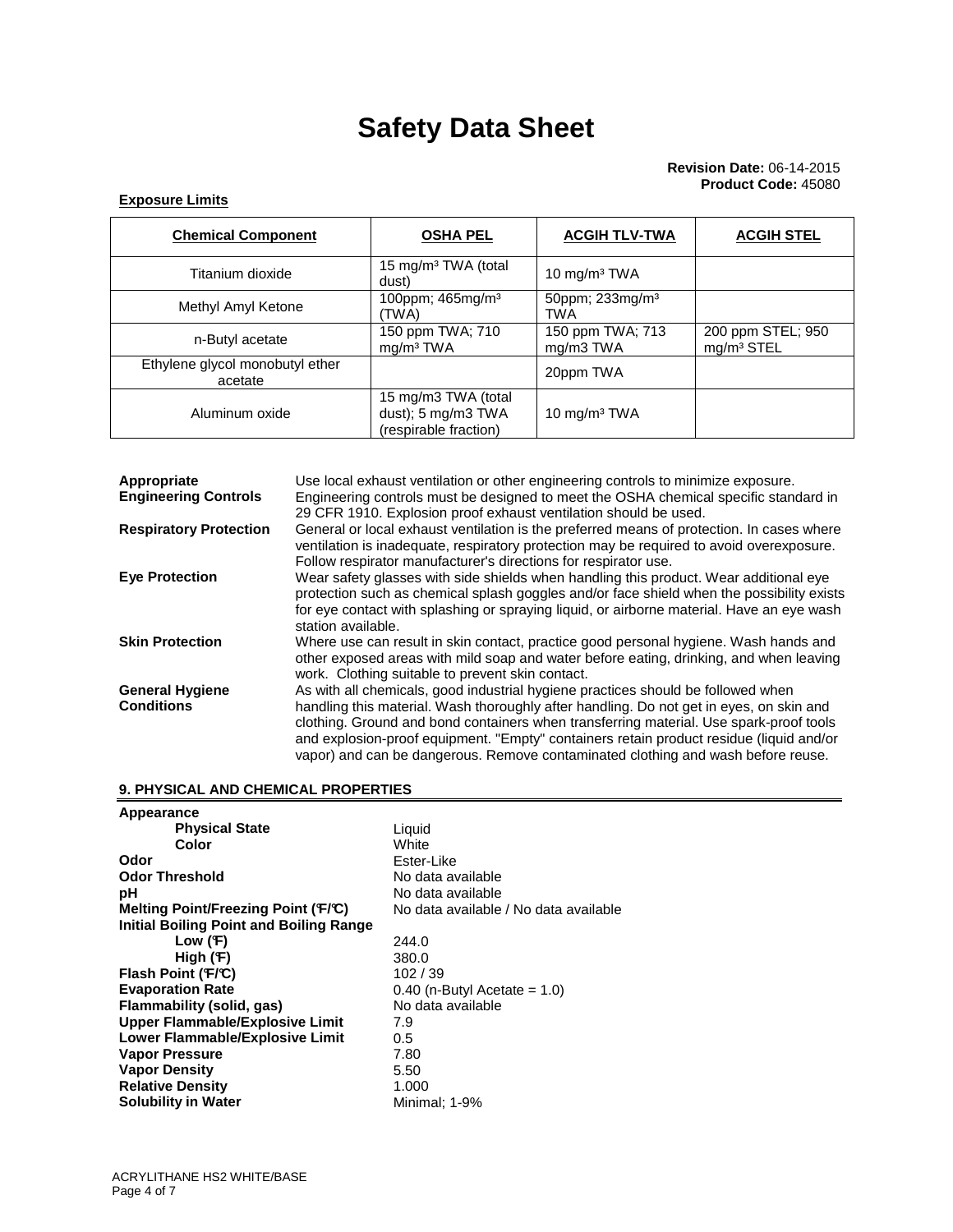**Revision Date:** 06-14-2015 **Product Code:** 45080

| Partition coefficient: n-octanol/water                       | No data available                        |                                                                                                                                                           |                        |
|--------------------------------------------------------------|------------------------------------------|-----------------------------------------------------------------------------------------------------------------------------------------------------------|------------------------|
| <b>Auto-ignition Temperature</b>                             | No data available                        |                                                                                                                                                           |                        |
| <b>Decomposition Temperature:</b>                            | No data available                        |                                                                                                                                                           |                        |
| <b>Viscosity</b>                                             | 20 - 30 Z4                               |                                                                                                                                                           |                        |
| Volatiles, % by volume                                       | 44.68                                    |                                                                                                                                                           |                        |
| Volatiles, % by weight                                       | 28.55                                    |                                                                                                                                                           |                        |
| <b>Volatile Organic Chemicals (g/L)</b>                      |                                          |                                                                                                                                                           |                        |
| (Regulatory, Calculated)<br>(Actual, Calculated)             | 398.21<br>398.21                         |                                                                                                                                                           |                        |
| <b>Density</b>                                               | 11.39 - 11.89 lbs./Gal                   |                                                                                                                                                           |                        |
|                                                              |                                          |                                                                                                                                                           |                        |
| <b>10. STABILITY AND REACTIVITY</b>                          |                                          |                                                                                                                                                           |                        |
| <b>Chemical stability</b>                                    |                                          | Stable under normal conditions.                                                                                                                           |                        |
| <b>Possibility of Hazardous Reactions</b>                    | No data available                        |                                                                                                                                                           |                        |
| <b>Conditions to Avoid</b>                                   |                                          | Temperatures above flash point in combination with sparks,                                                                                                |                        |
| <b>Incompatible Materials</b>                                |                                          | open flames, or other sources of ignition. Contamination.<br>Oxidizing agents, Caustics (bases, alkalis), Acids, Chlorinated<br>compounds, Ethylene oxide |                        |
| <b>Hazardous Decomposition Products</b>                      |                                          | Carbon dioxide, Carbon monoxide, Toxic fumes, Toxic gases                                                                                                 |                        |
|                                                              |                                          |                                                                                                                                                           |                        |
| <b>11. TOXICOLOGICAL INFORMATION</b>                         |                                          |                                                                                                                                                           |                        |
| <b>Routes of Exposure</b>                                    | Inhalation                               |                                                                                                                                                           |                        |
|                                                              | Skin contact                             |                                                                                                                                                           |                        |
|                                                              | Eye contact                              |                                                                                                                                                           |                        |
|                                                              | Ingestion                                |                                                                                                                                                           |                        |
| <b>Immediate (Acute) Health Effects by Route of Exposure</b> |                                          |                                                                                                                                                           |                        |
| <b>Inhalation Irritation</b>                                 |                                          | Inhalation of dusts produced during cutting, grinding or sanding of this                                                                                  |                        |
|                                                              |                                          | product may cause irritation of the respiratory tract.                                                                                                    |                        |
| <b>Inhalation Toxicity</b>                                   |                                          | Vapor harmful. May affect the brain or nervous system causing dizziness,                                                                                  |                        |
|                                                              | headache or nausea.                      |                                                                                                                                                           |                        |
| <b>Skin Contact</b>                                          | Can cause moderate skin irritation.      |                                                                                                                                                           |                        |
| <b>Skin Absorption</b>                                       | May be harmful if absorbed through skin. |                                                                                                                                                           |                        |
| <b>Eye Contact</b>                                           |                                          | Causes eye irritation. Can cause mechanical irritation if dusts are generated.                                                                            |                        |
| <b>Ingestion Toxicity</b>                                    |                                          | Harmful if swallowed. Aspiration of material into the lungs can cause                                                                                     |                        |
|                                                              | chemical pneumonitis which can be fatal. |                                                                                                                                                           |                        |
| <b>Long-Term (Chronic) Health Effects</b>                    |                                          |                                                                                                                                                           |                        |
| Carcinogenicity                                              |                                          | Contains Titanium Dioxide which is listed by IARC as possibly carcinogenic                                                                                |                        |
|                                                              |                                          | to humans (Group 2B). This listing is based on inadequate evidence with                                                                                   |                        |
|                                                              |                                          | respect to humans and sufficient evidence in experimental animals.                                                                                        |                        |
| <b>Inhalation</b>                                            |                                          | NOTICE: Reports have associated repeated and prolonged occupational                                                                                       |                        |
|                                                              |                                          | overexposure to solvents with permanent brain and nervous system                                                                                          |                        |
|                                                              |                                          | damage. Intentional misuse by deliberately concentrating and inhaling the                                                                                 |                        |
|                                                              | contents may be harmful or fatal.        |                                                                                                                                                           |                        |
|                                                              |                                          |                                                                                                                                                           |                        |
| <b>Product Toxicology Data</b>                               |                                          |                                                                                                                                                           |                        |
| <b>Oral Acute Toxicity Estimate (ATE)</b>                    | 5,284.12 mg/kg                           |                                                                                                                                                           |                        |
| <b>Inhalation Dust/Mist Acute Toxicity Estimate</b>          | 34.97 ma/L                               |                                                                                                                                                           |                        |
| (ATE)<br><b>Inhalation Vapor Acute Toxicity Estimate</b>     | 49.39 mg/L                               |                                                                                                                                                           |                        |
| (ATE)                                                        |                                          |                                                                                                                                                           |                        |
| <b>Dermal Acute Toxicity Estimate (ATE)</b>                  | 38,583.20 mg/kg                          |                                                                                                                                                           |                        |
| <b>Component Toxicology Data</b>                             |                                          |                                                                                                                                                           |                        |
| <b>Chemical Component</b>                                    | Oral LD50                                | <b>Dermal LD50</b>                                                                                                                                        | <b>Inhalation LC50</b> |
|                                                              |                                          |                                                                                                                                                           |                        |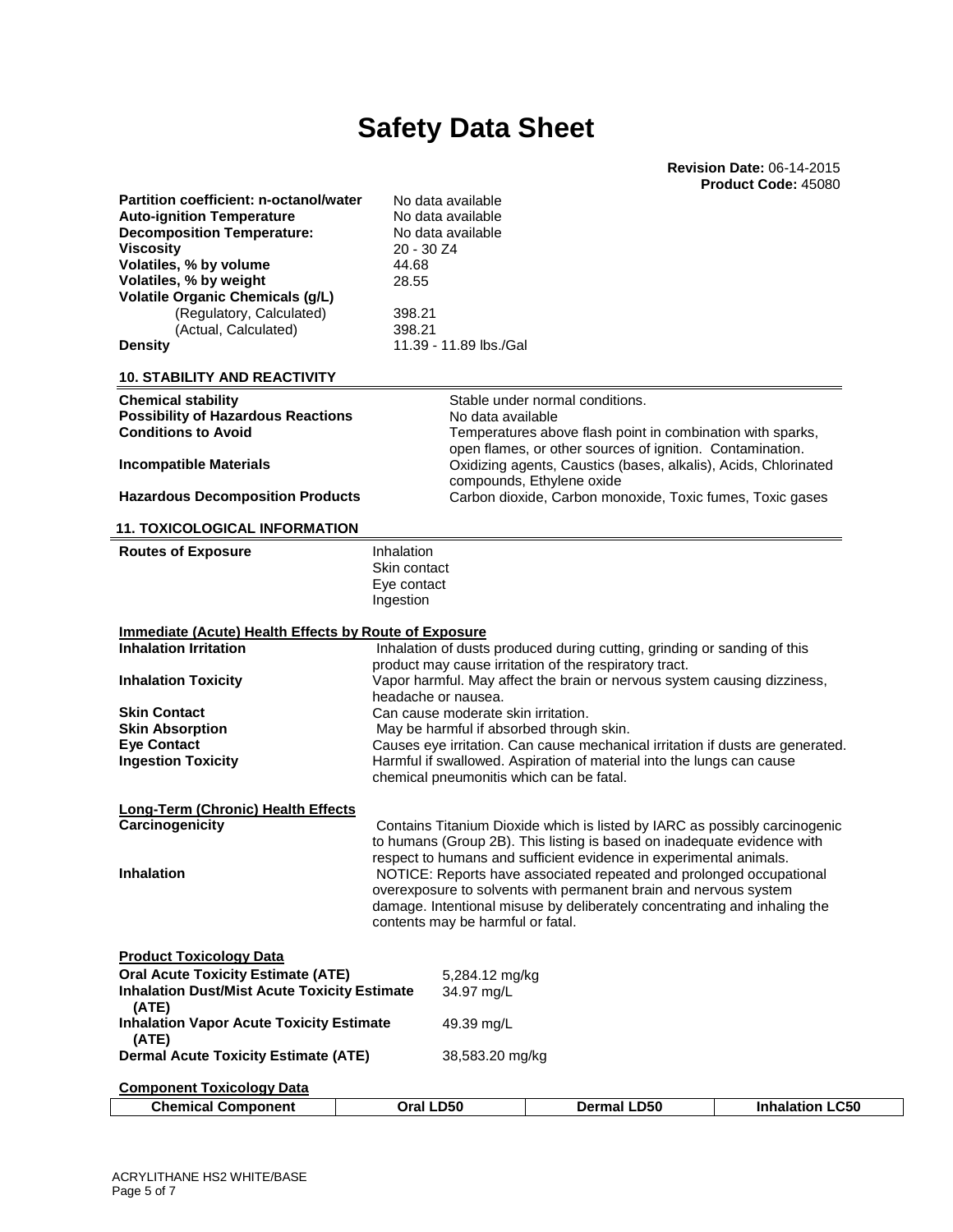### **Revision Date:** 06-14-2015

|                                                                                                                                                                                                                                                                                 |                                                                                                                                            |                                           | Product Code: 45080                            |  |  |  |
|---------------------------------------------------------------------------------------------------------------------------------------------------------------------------------------------------------------------------------------------------------------------------------|--------------------------------------------------------------------------------------------------------------------------------------------|-------------------------------------------|------------------------------------------------|--|--|--|
| Titanium dioxide                                                                                                                                                                                                                                                                | Oral LD50 Rat > 25,000<br>mg/kg                                                                                                            | Dermal LD50 Rabbit ><br>10,000 mg/kg      | Inhalation LC50 (4h) Rat ><br>6.82 mg/L        |  |  |  |
| Ethyl 3-ethoxypropionate                                                                                                                                                                                                                                                        | Oral LD50 Male Rat > 5000<br>mg/kg<br>Oral LD50 Female Rat ~<br>4309 mg/kg                                                                 | Dermal LD50 Rabbit ~<br>4080 - 4680 mg/kg | Inhalation LC50 (6h) Male<br>Rat > 998.00 mg/L |  |  |  |
| Methyl Amyl Ketone                                                                                                                                                                                                                                                              | Oral LD50 Rat 1600 mg/kg                                                                                                                   | Dermal LD50 Rabbit<br>10,206 mg/kg        | Inhalation LC50 (4h) Rat ><br>16.70 mg/L       |  |  |  |
| n-Butyl acetate                                                                                                                                                                                                                                                                 | Inhalation LC50 (4h) Rat ><br>Oral LD50 Rat 10,760<br>Dermal LD50 Rat 12,789<br>mg/kg<br>mg/kg<br>21.00 mg/L                               |                                           |                                                |  |  |  |
| Ethylene glycol monobutyl ether<br>acetate                                                                                                                                                                                                                                      | Oral LD50 Rat 1880 mg/kg                                                                                                                   | Dermal LD50 Rabbit 1500<br>mg/kg          | Inhalation LC50 (6h) Rat ><br>4.59 mg/L        |  |  |  |
| Aluminum oxide                                                                                                                                                                                                                                                                  | Oral LD50 Rat > 10,000<br>mg/kg                                                                                                            | Dermal LD50 Rabbit ><br>5000 mg/kg        | Inhalation LC50 (4h) Rat ><br>2.30 mg/L        |  |  |  |
| Light aromatic solvent naphtha                                                                                                                                                                                                                                                  | Oral LD50 Rat 8400 mg/kg                                                                                                                   | Dermal LD50 Rat > 2000<br>mg/kg           | Inhalation LC50 (4h) Rat<br>5.60 mg/L          |  |  |  |
| <b>Carcinogen Information</b><br><b>Chemical Name</b><br>Titanium dioxide                                                                                                                                                                                                       | <b>IARC Carcinogen</b><br>2Β                                                                                                               | <b>OSHA Carcinogen</b>                    | <b>NTP Carcinogen</b>                          |  |  |  |
| <b>12. ECOLOGICAL INFORMATION</b>                                                                                                                                                                                                                                               |                                                                                                                                            |                                           |                                                |  |  |  |
| <b>Ecotoxicity (aquatic and</b><br>No data available<br>terrestrial, where available)<br><b>Mobility in soil</b><br>No data available                                                                                                                                           |                                                                                                                                            |                                           |                                                |  |  |  |
| <b>13. DISPOSAL CONSIDERATIONS</b>                                                                                                                                                                                                                                              |                                                                                                                                            |                                           |                                                |  |  |  |
| Refer to other sections of this SDS to determine the toxicity and physical<br><b>Safe Handling of Waste</b><br>characteristics of the material to determine the proper waste<br>identification and disposal in compliance with applicable regulations.                          |                                                                                                                                            |                                           |                                                |  |  |  |
| <b>14. TRANSPORT INFORMATION</b>                                                                                                                                                                                                                                                |                                                                                                                                            |                                           |                                                |  |  |  |
| This section provides basic shipping classification information and does not contain all regulatory transportation<br>details. Refer to all applicable regulations for domestic, international, air, vessel and ground transportation<br>requirements and restrictions.         |                                                                                                                                            |                                           |                                                |  |  |  |
| <b>DOT Basic Description:</b><br>Paint<br><b>Hazard Class:</b><br>3<br><b>UN1263</b><br>UN Number:<br><b>Packing Group:</b><br>Ш<br>Other:<br>Not regulated for non-bulk domestic ground shipments for packaging of 450 liters (119<br>gallons) or less (DOT 49CFR 173.150(f)). |                                                                                                                                            |                                           |                                                |  |  |  |
| <b>Marine Pollutant:</b><br>No                                                                                                                                                                                                                                                  |                                                                                                                                            |                                           |                                                |  |  |  |
| <b>15. REGULATORY INFORMATION</b>                                                                                                                                                                                                                                               |                                                                                                                                            |                                           |                                                |  |  |  |
| <b>TSCA Status</b>                                                                                                                                                                                                                                                              | All components of this product are either listed on the TSCA Inventory; or, are not subject to the<br>inventory notification requirements. |                                           |                                                |  |  |  |
| <b>Regulated Components</b><br><b>SARA EHS Chemicals</b><br>Not applicable                                                                                                                                                                                                      | <u>CAS #</u>                                                                                                                               | $\frac{9}{6}$                             |                                                |  |  |  |